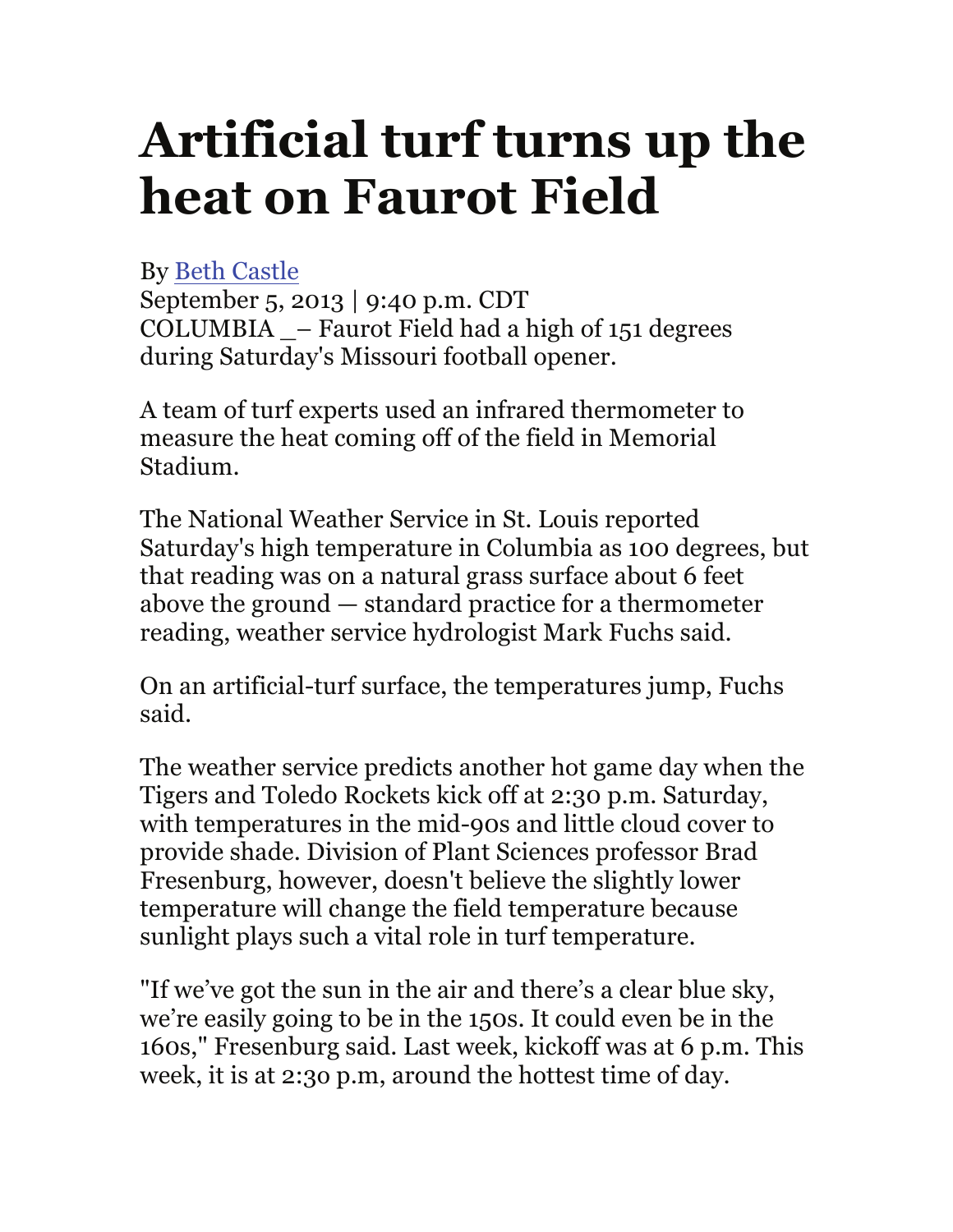"We know that the fibers in a synthetic field control the heat," Fresenburg said.

Artificial fields are made of petroleum-based fibers that absorb heat as weather conditions change. Mid- to late afternoon, when direct sunlight has had its greatest effect on temperature, is usually when turf fields reach high temperatures. Much like vinyl in cars, the fibers capture and hold heat until the field has time to cool. Often, the fields get so hot that the heat can be felt through the soles of shoes, Fresenburg said.

Temperature readings vary depending on the kind of surface, amount of cloud cover, humidity, wind speed and thermometer height during the time of the reading. A slight breeze, for instance, can change temperatures by 20 or 30 degrees.

"The clarity of the sky and the time of day — that makes a huge difference in what reflects off of that field as far as heat. The sky, if it's more clear blue, that's going to allow the field to absorb more heat," Fresenburg said.

Faurot Field transitioned from natural grass to artificial turf in 2003. In 2012, the 97,865-square-foot field was resurfaced to prepare the stadium for its Southeastern Conference debut. This year, university staff members continue to monitor the field temperature throughout games for research and safety purposes.

"The football team routinely practices on the synthetic field. With them being on it more often than other teams, they're going to be accustomed to the heat," Fresenburg said.

Extreme heat can cause fatigue and cramping, but trainers keep players hydrated. Cooling fans are also placed on the